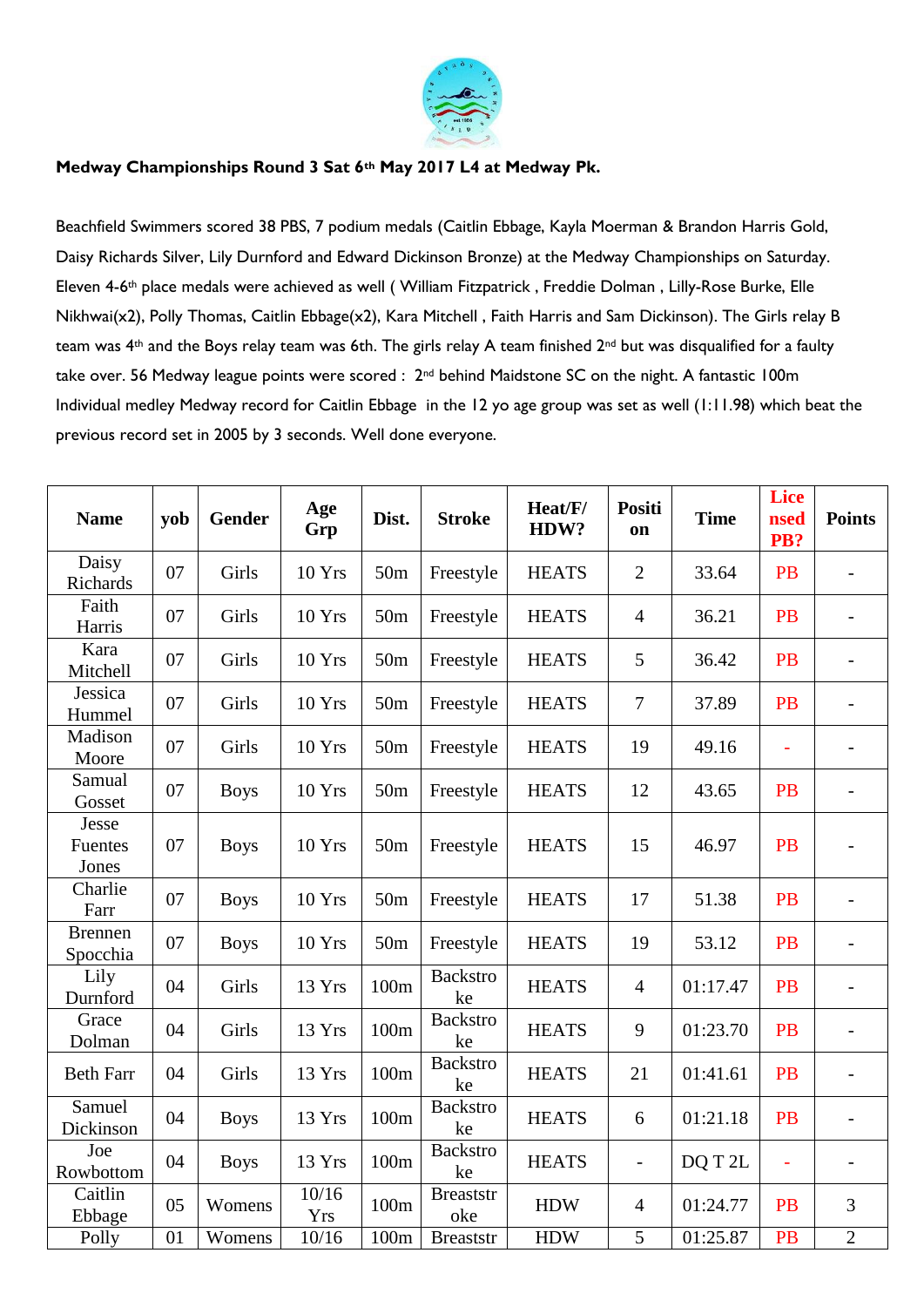| Thomas                   |    |             | Yrs                 |                 | oke                     |              |                          |          |                          |                |
|--------------------------|----|-------------|---------------------|-----------------|-------------------------|--------------|--------------------------|----------|--------------------------|----------------|
| Elle<br>Nikhwai          | 03 | Womens      | 10/16<br><b>Yrs</b> | 100m            | <b>Breaststr</b><br>oke | <b>HDW</b>   | 6                        | 01:27.73 | ÷,                       | $\mathbf{1}$   |
| Tierney<br>Sharp         | 01 | Womens      | 10/16<br><b>Yrs</b> | 100m            | <b>Breaststr</b><br>oke | <b>HDW</b>   | 10                       | 01:29.44 | PB                       |                |
| Matilda<br>Durrant       | 02 | Womens      | 10/16<br><b>Yrs</b> | 100m            | <b>Breaststr</b><br>oke | <b>HDW</b>   | 15                       | 01:33.98 | PB                       |                |
| Kirstie<br>Foster        | 05 | Womens      | 10/16<br><b>Yrs</b> | 100m            | <b>Breaststr</b><br>oke | <b>HDW</b>   | 29                       | 01:44.30 | <b>PB</b>                |                |
| Kayla<br>Moerman         | 06 | Womens      | 10/16<br><b>Yrs</b> | 100m            | <b>Breaststr</b><br>oke | <b>HDW</b>   | 32                       | 01:47.14 | PB                       |                |
| Genevieve<br>Hunter      | 02 | Womens      | 10/16<br><b>Yrs</b> | 100m            | <b>Breaststr</b><br>oke | <b>HDW</b>   | 41                       | 02:07.34 | PB                       |                |
| Caitlin<br>Ebbage        | 05 | Womens      | Open                | 100m            | <b>Breaststr</b><br>oke | <b>HDW</b>   | 6                        | 01:24.77 | $\zeta\zeta$             | (1)            |
| Polly<br>Thomas          | 01 | Womens      | Open                | 100m            | <b>Breaststr</b><br>oke | <b>HDW</b>   | 7                        | 01:25.87 | $\overline{\mathcal{L}}$ |                |
| Elle<br>Nikhwai          | 03 | Womens      | Open                | 100m            | <b>Breaststr</b><br>oke | <b>HDW</b>   | 8                        | 01:27.73 | $\overline{66}$          |                |
| Tierney<br>Sharp         | 01 | Womens      | Open                | 100m            | <b>Breaststr</b><br>oke | <b>HDW</b>   | 12                       | 01:29.44 | $\overline{\mathcal{L}}$ |                |
| Matilda<br>Durrant       | 02 | Womens      | Open                | 100m            | <b>Breaststr</b><br>oke | <b>HDW</b>   | 18                       | 01:33.98 | $\overline{\mathcal{L}}$ |                |
| Kirstie<br>Foster        | 05 | Womens      | Open                | 100m            | <b>Breaststr</b><br>oke | <b>HDW</b>   | 32                       | 01:44.30 | $\overline{66}$          |                |
| Kayla<br>Moerman         | 06 | Womens      | Open                | 100m            | <b>Breaststr</b><br>oke | <b>HDW</b>   | 35                       | 01:47.14 | $\overline{\mathcal{L}}$ |                |
| Genevieve<br>Hunter      | 02 | Womens      | Open                | 100m            | <b>Breaststr</b><br>oke | <b>HDW</b>   | 44                       | 02:07.34 | $\overline{\mathcal{L}}$ |                |
| Edward<br>Dickinson      | 01 | Mens        | 10/16<br><b>Yrs</b> | 100m            | <b>Breaststr</b><br>oke | <b>HDW</b>   | 3                        | 01:19.68 | ÷,                       | $\overline{4}$ |
| Freddie<br>Dolman        | 05 | Mens        | 10/16<br><b>Yrs</b> | 100m            | <b>Breaststr</b><br>oke | <b>HDW</b>   | 23                       | 01:38.06 | $\overline{\phantom{a}}$ |                |
| Alfie Page               | 06 | Mens        | 10/16<br>Yrs        | 100m            | <b>Breaststr</b><br>oke | <b>HDW</b>   |                          | DQ T 2L  |                          |                |
| Edward<br>Dickinson      | 01 | Mens        | Open                | 100m            | <b>Breaststr</b><br>oke | <b>HDW</b>   | 10                       | 01:19.68 | $\overline{\mathcal{L}}$ |                |
| Freddie<br>Dolman        | 05 | Mens        | Open                | 100m            | <b>Breaststr</b><br>oke | <b>HDW</b>   | 33                       | 01:38.06 | $\overline{\mathcal{L}}$ |                |
| Alfie Page               | 06 | Mens        | Open                | 100m            | <b>Breaststr</b><br>oke | <b>HDW</b>   | $\overline{\phantom{a}}$ | DQ T 2L  | $\zeta\,\zeta$           |                |
| Elle<br>Nikhwai          | 03 | Girls       | 14 Yrs              | 100m            | <b>Butterfly</b>        | <b>HEATS</b> | $\overline{4}$           | 01:18.44 | PB                       |                |
| <b>Brandon</b><br>Harris | 03 | <b>Boys</b> | 14 Yrs              | 100m            | <b>Butterfly</b>        | <b>HEATS</b> | $\mathbf{1}$             | 01:07.84 | <b>PB</b>                |                |
| Charlie<br>Morris        | 03 | <b>Boys</b> | 14 Yrs              | 100m            | <b>Butterfly</b>        | <b>HEATS</b> | $\overline{7}$           | 01:28.65 | $\equiv$                 |                |
| Matilda<br>Durrant       | 02 | Girls       | 14 Yrs              | 100m            | <b>Backstro</b><br>ke   | <b>HEATS</b> | 7                        | 01:19.32 | <b>PB</b>                |                |
| Genevieve<br>Hunter      | 02 | Girls       | 14 Yrs              | 100m            | <b>Backstro</b><br>ke   | <b>HEATS</b> | 11                       | 01:52.92 | PB                       |                |
| Kayla<br>Moerman         | 06 | Girls       | 11 Yrs              | 50 <sub>m</sub> | <b>Butterfly</b>        | <b>HEATS</b> | $\mathbf{1}$             | 36.86    | PB                       |                |
| <b>Lilly Rose</b>        | 06 | Girls       | 11 Yrs              | 50m             | <b>Butterfly</b>        | <b>HEATS</b> | $\overline{4}$           | 41.76    | PB                       |                |